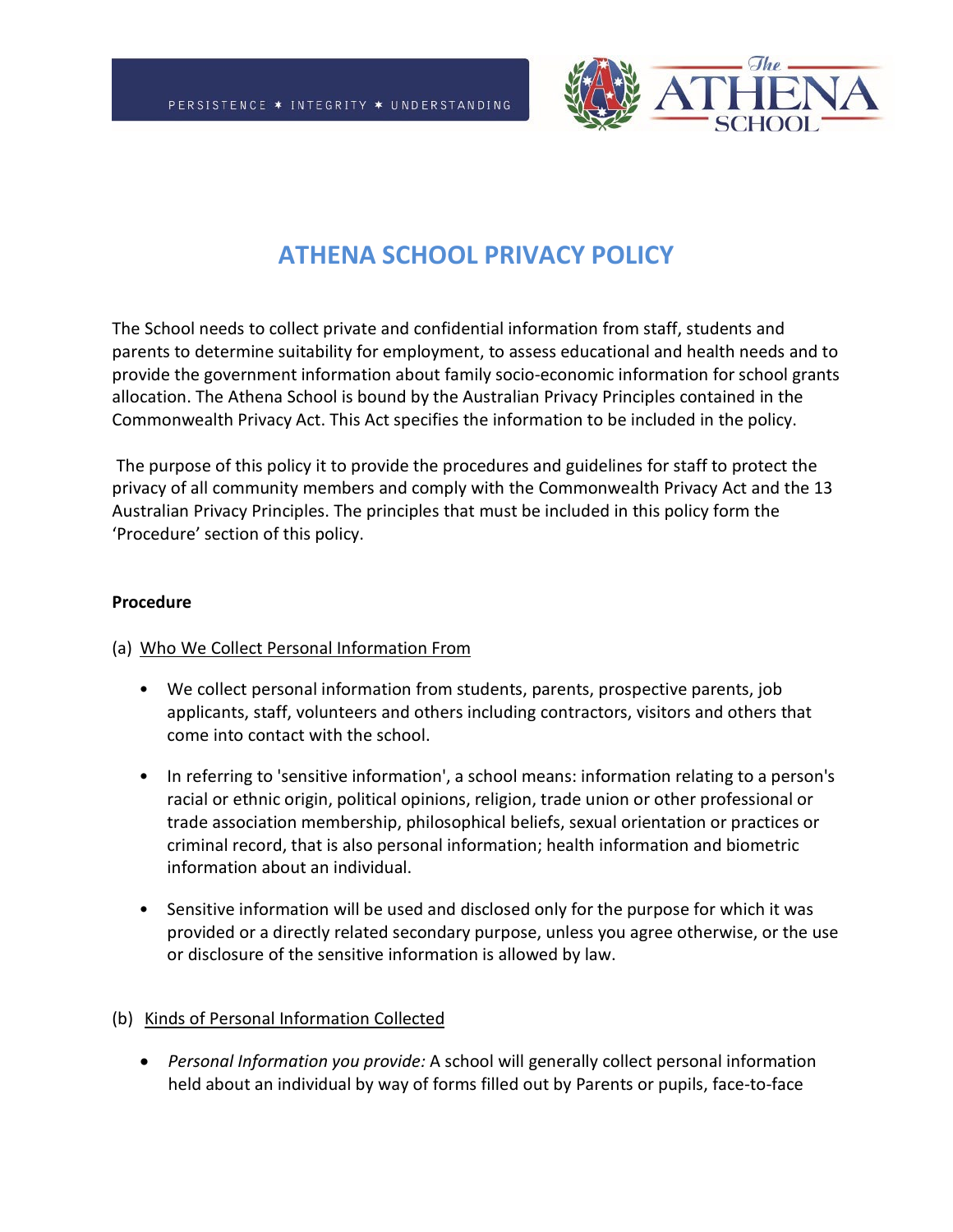meetings and interviews, emails and telephone calls. On occasions people other than Parents and pupils provide personal information.

- *Personal Information provided by other people:* In some circumstances a school may be provided with personal information about an individual from a third party, for example a report provided by a medical professional or a reference from another school.
- *Personal Information the School collects*: The school keeps attendance records, assessments, work samples and school reports.
- *Health Information:* (particularly in relation to student and parent records) including medical records, disabilities, immunisation details, individual health care plans, counselling reports, nutrition and dietary requirements.
- *Exception in relation to employee records:* Under the Privacy Act the Australian Privacy Principles [and Health Privacy Principles] do not apply to an employee record. As a result, this Privacy Policy does not apply to the School's treatment of an employee record, where the treatment is directly related to a current or former employment relationship between the school and employee.

## (c) How Personal Information Is Collected and Held

- *Directly from the community member*: Where possible the school has attempted to standardise the collection of personal information by using specifically designed forms (e.g. an Enrolment Form or a Medical Form).
- *Other transactions:* With the nature of our business we also collect personal information through email, letters, notes, over the telephone, in face to face meetings, through financial transactions.
- *Other people:* We may also collect personal information from other people (e.g. a personal reference) or independent sources (e.g. a telephone directory), however we will only do so where it is not reasonable and practical to collect the information from you directly.

# (d) The Management and Security of Personal Information

Staff are required to respect the confidentiality of pupils' and Parents' personal information and the privacy of individuals. The security of your personal information is of importance to us and we take all reasonable steps to protect the personal information we hold about you from misuse, loss, unauthorized access, modification or disclosure. These steps include: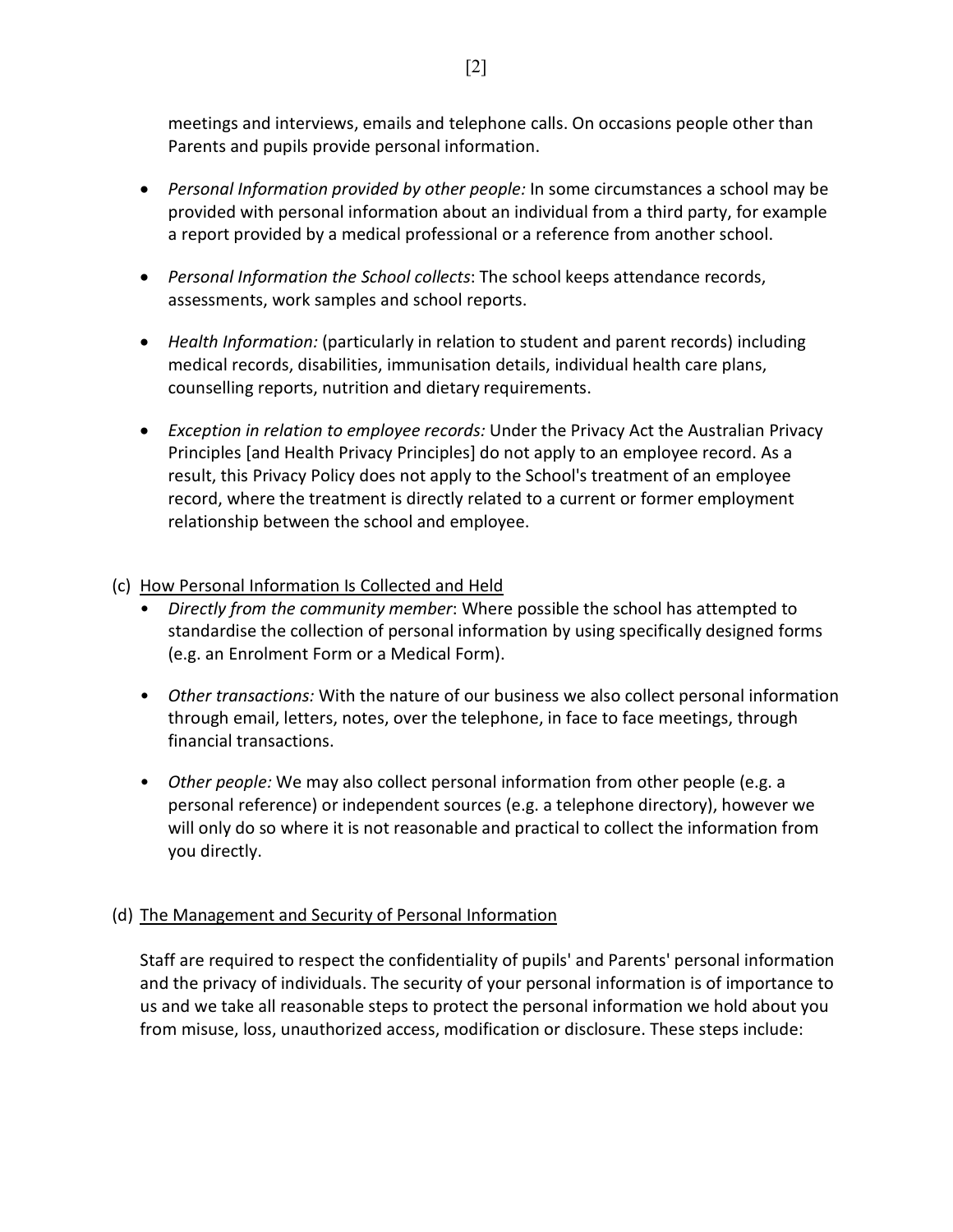- Restricting access to information on the school's databases on a need to know basis with different levels of security being allocated to staff based on their roles and responsibilities and security profile.
- Ensuring all staff are aware that they are not to reveal or share personal passwords.
- Ensuring that hard copies of sensitive health information are stored in a lockable office or in our secure off site archives. Access to these records is restricted to staff on a need to know basis.
- Implementing physical security measures around the school buildings and grounds to prevent break-ins.
- Implementing information technology policies and procedures, such as email and internet usage, confidentiality and document security policies, designed to ensure that staff follow correct protocols when handling personal electronic information.
- Undertaking due diligence with respect to third party service providers who may have access to personal information, including cloud service providers, to ensure as far as practicable that they are compliant with the Australian Privacy Principles or a similar privacy regime.
- Personal information we hold that is no longer needed is destroyed in a secure manner, deleted as appropriate. Our website may contain links to other websites. We do not share your personal information with those websites and we are not responsible for their privacy practices. Please check their privacy policies.

## (e) The Purposes for Personal Information

We only use personal information that is reasonably necessary for one or more of our functions or activities (the primary purpose) or for a related secondary purpose that would be reasonably expected by you, or to which you have consented.

Our primary uses of personal information include but are not limited to:

- providing education, pastoral care, extra-curricular and health services;
- satisfying our legal obligations including our duty of care and child protection obligations;
- keeping parents informed as to school community matters through correspondence, newsletters and magazines;
- marketing, promotional and fundraising activities;
- supporting community based causes and activities, charities and other causes in connection with the School's functions or activities;
- helping us to improve our day to day operations including training our staff; systems development; developing new programs and services; undertaking planning, research and statistical analysis;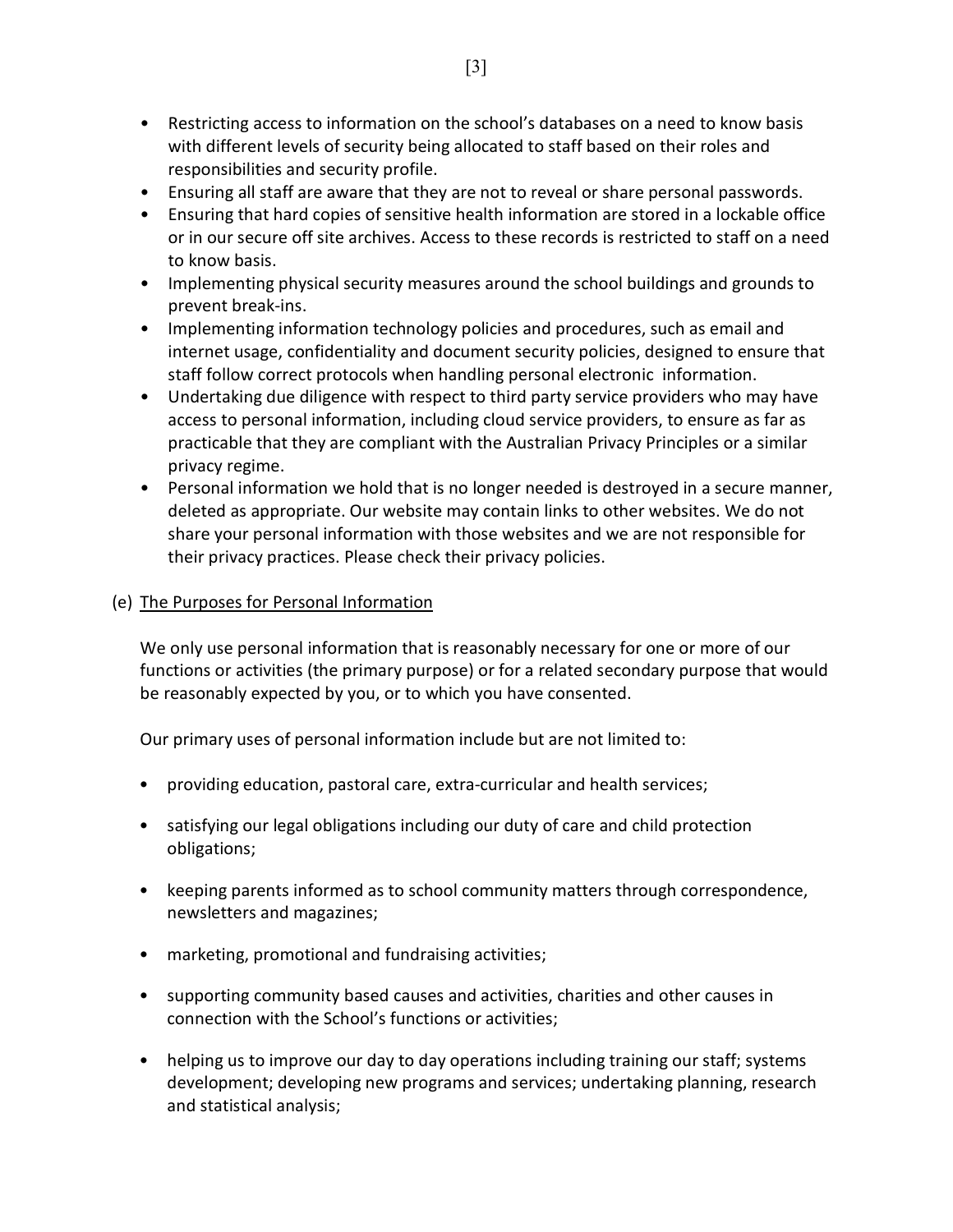• School administration including for insurance purposes, debt collection, the employment of staff; the engagement of volunteers.

## (f) Access to and Disclosure of Personal Information

- We may disclose personal information, including sensitive information, held about an individual to another school; government departments; medical practitioners; people providing services to the school, including specialist visiting teachers, counsellors and sports coaches; recipients of school publications, such as newsletters and magazines; parents; anyone you authorise the school to disclose information to; and anyone to whom we are required to disclose the information by law.
- We only collect sensitive information reasonably necessary, for one or more of these functions or activities, if we have the consent of the individuals to whom the sensitive information relates, or if the collection is necessary to lessen or prevent a serious threat to life, health or safety, or another permitted general situation (such as locating a missing person) or permitted health situation (such as the collection of health information to provide a health service) exists.
- If we do not have the relevant consent and a permitted health situation or permitted general situation does not exist, then we may still collect sensitive information provided it relates solely to individuals who have regular contact with the school in connection with our activities. These individuals may include students, parents, volunteers, and other individuals with whom the school has regular contact in relation to our activities.
- We will only use or disclose sensitive information for a secondary purpose if you would reasonably expect us to use or disclose the information and the secondary purpose is directly related to the primary purpose.
- There may also be occasions where parents/carers are denied access, to information with respect to their children, because to provide such information would have an unreasonable impact on the privacy of others, or result in a breach of the school's duty of care to the student.
- You may request access to the personal information we hold about you, or request that we change the personal information, by contacting us.
- If we do not agree to provide you with access, or to amend your personal information as requested, you will be notified accordingly. Where appropriate we will provide you with the reason/s for our decision. If the rejection relates to a request to change your personal information you may make a statement about the requested change and we will attach this to your record.